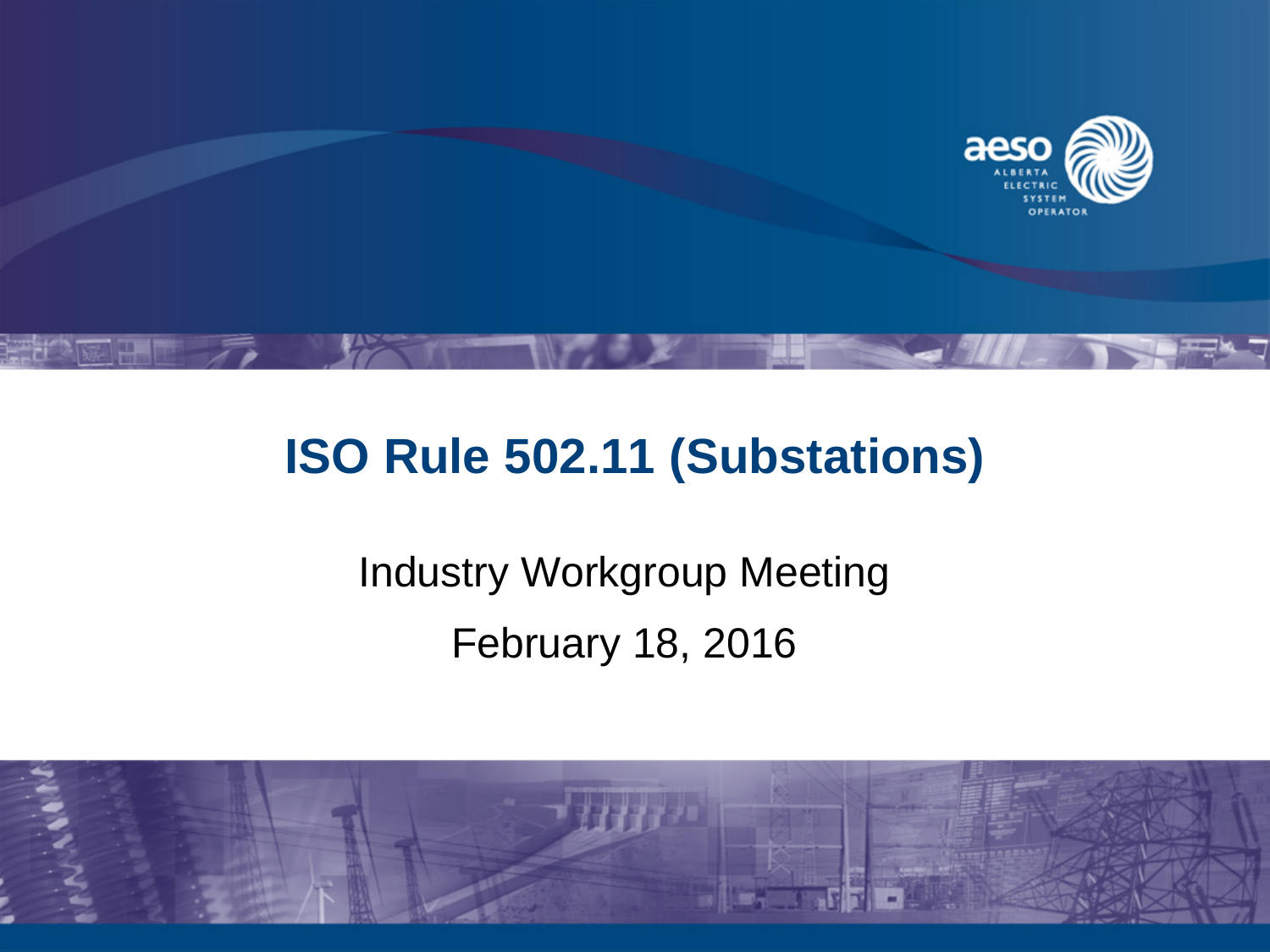# Shunt Capacitor Bank



## **For discussions**

- Under what condition do we require a shunt capacitor to be connected to a diameter between buses?
- Shunt capacitor banks must be solidly grounded with the neutral grounded at a single point

## $Yes \Box No \Box$

• For multiple parallel capacitor banks which are switched back-to-back, each bank shall have a circuit breaker

## $Yes \Box No \Box$

• For multiple parallel capacitor banks which are switched back-to-back, a TRV study must be conducted to determine if a capacitor reactor is required

### $Yes \Box No \Box$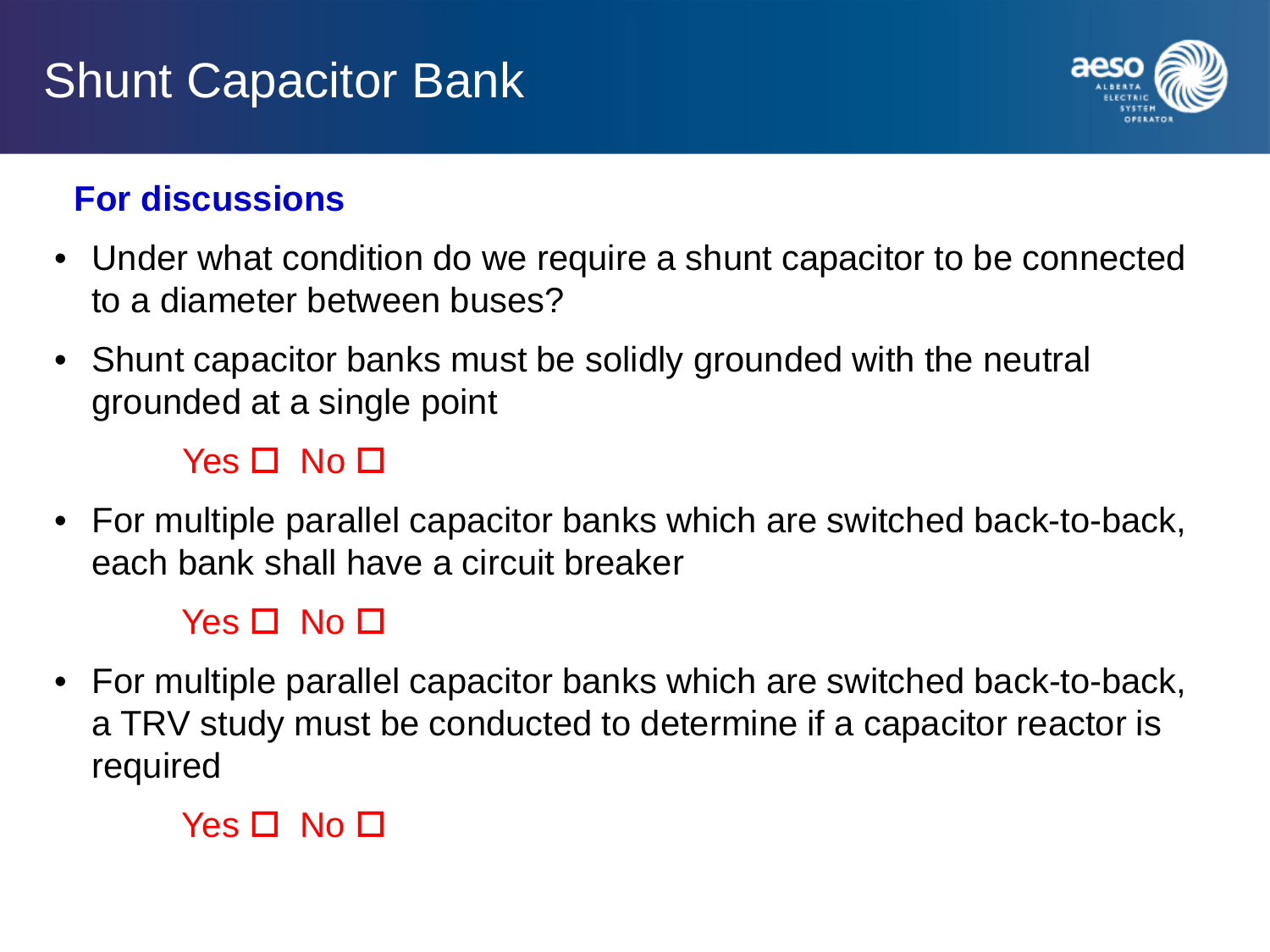# Shunt Capacitor Bank (cont'd)



• H-coupled capacitor banks must have unbalance protection, both alarm and trip function

#### $Yes \Box No \Box$

• Should we require that a TRV study be done for each project having capacitor bank(s) to determine the use of series reactors or other schemes (such as pre-insertion resistors) to limit the switching transient overvoltage and resonance?

 $Yes \Box No \Box$ 

Any other points from WG members?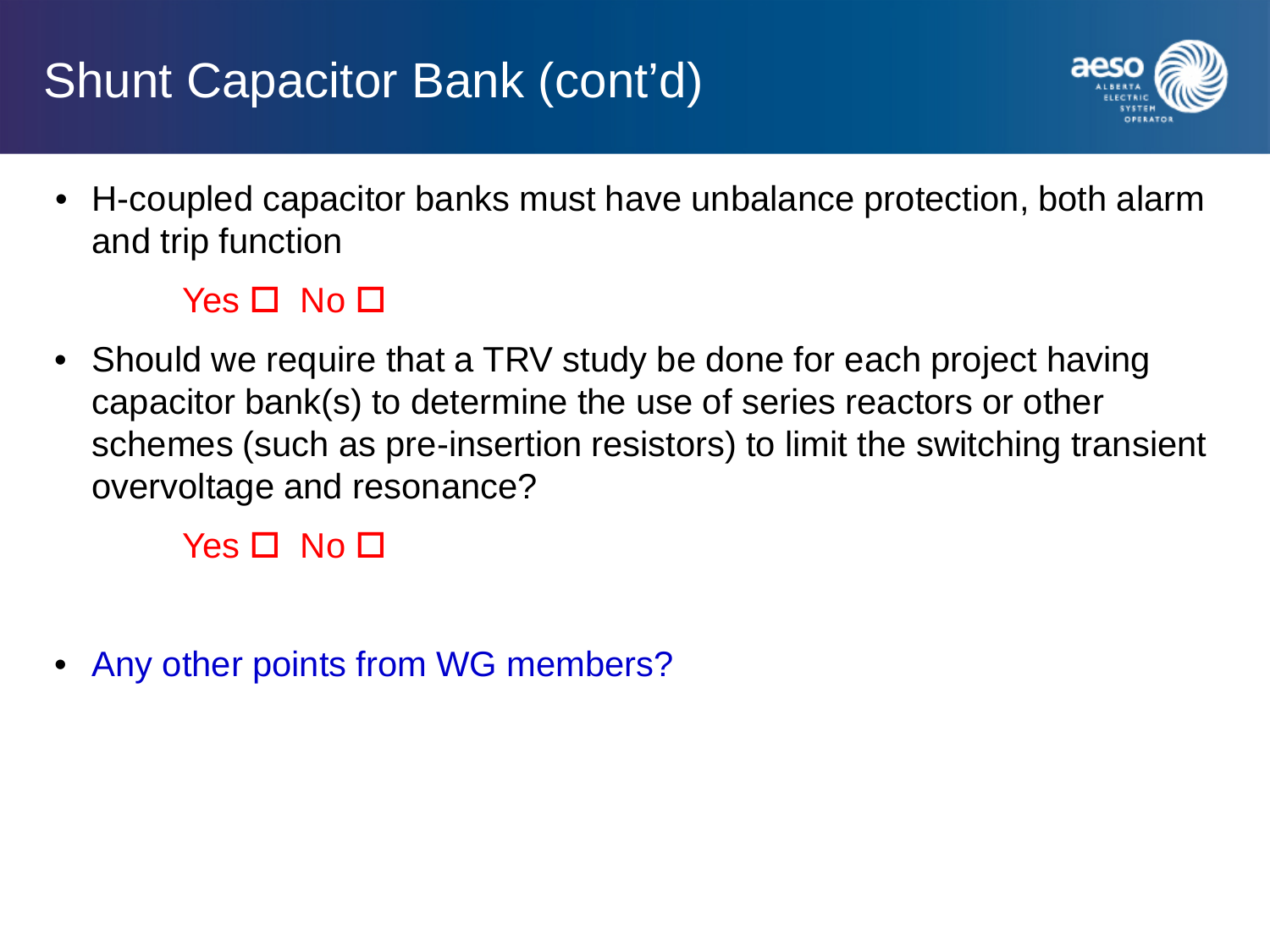# Shunt Reactor Bank



### **For discussions**

• For line connected shunt reactors – Should we prescribe minimum compensation level?

#### Yes  $\Pi$  No  $\Pi$

• Should we limit the construction types of reactors to either gapped core type or magnetically shielded air core having fixed impedance?

#### $Yes \Box No \Box$

• Should we require reactor to have constant impedance up to, say, 1.5 times the rated voltage?

#### $Yes \Box No \Box$

• Under what condition do we require a shunt reactor to be connected to a bus or a tertiary winding?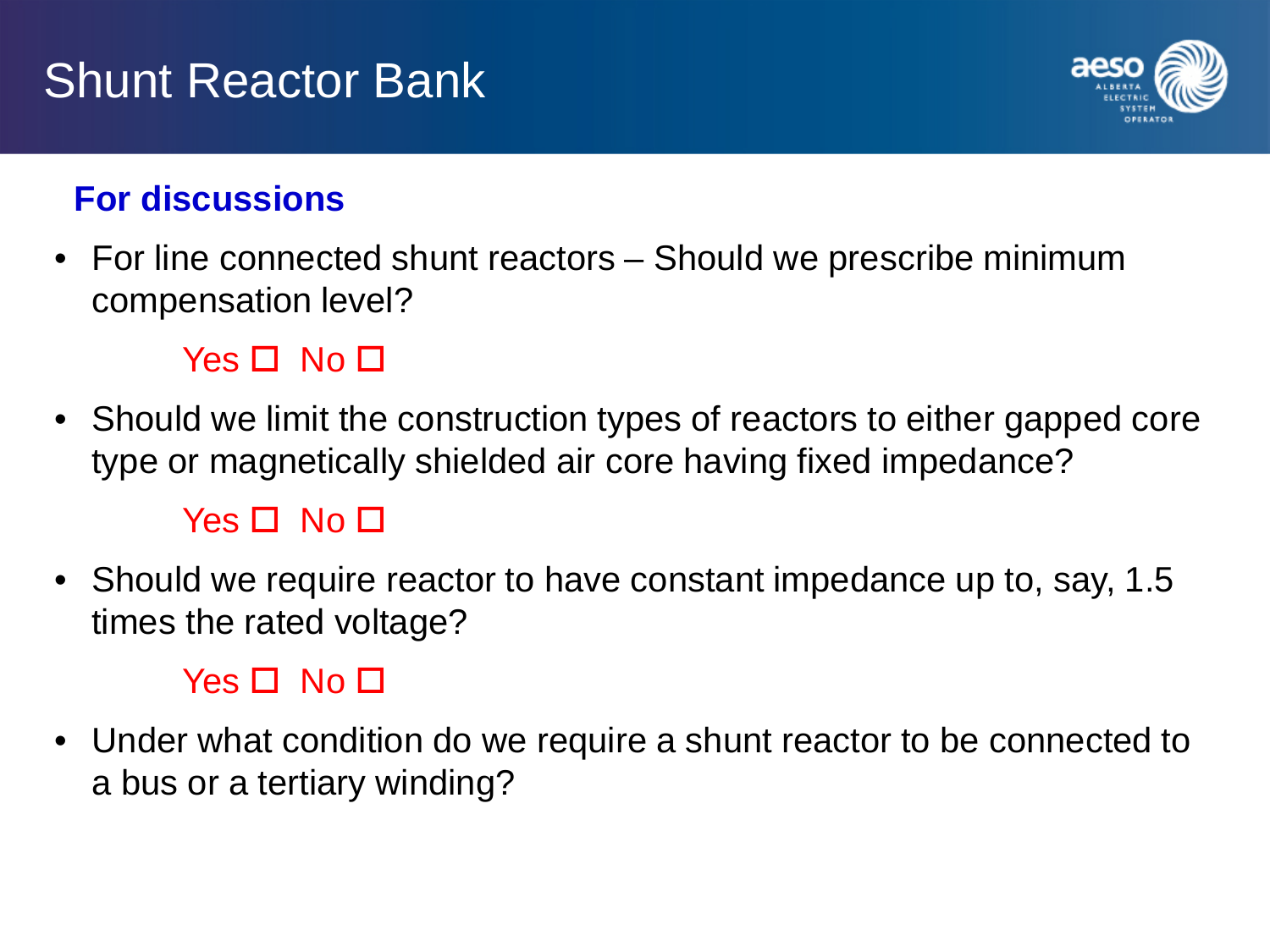# Shunt Reactor Bank (cont'd)



• For line connected shunt reactors – Auto reclosing of a transmission line with line shunt reactors is prohibited unless it can be assured that the fault is in the line section

### $Yes \Box No \Box$

• For line connected shunt reactors – Shunt reactors must be either solidly grounded or grounded through a neutral reactor

#### Yes  $\Box$  No  $\Box$

- For line connected shunt reactors Under what condition do we require a four legged reactor (if not four legged reactor, a separate neutral reactor)?
- For tertiary winding connected reactors There must be a circuit breaker connected

#### $Yes \Box No \Box$

Any other points from WG members?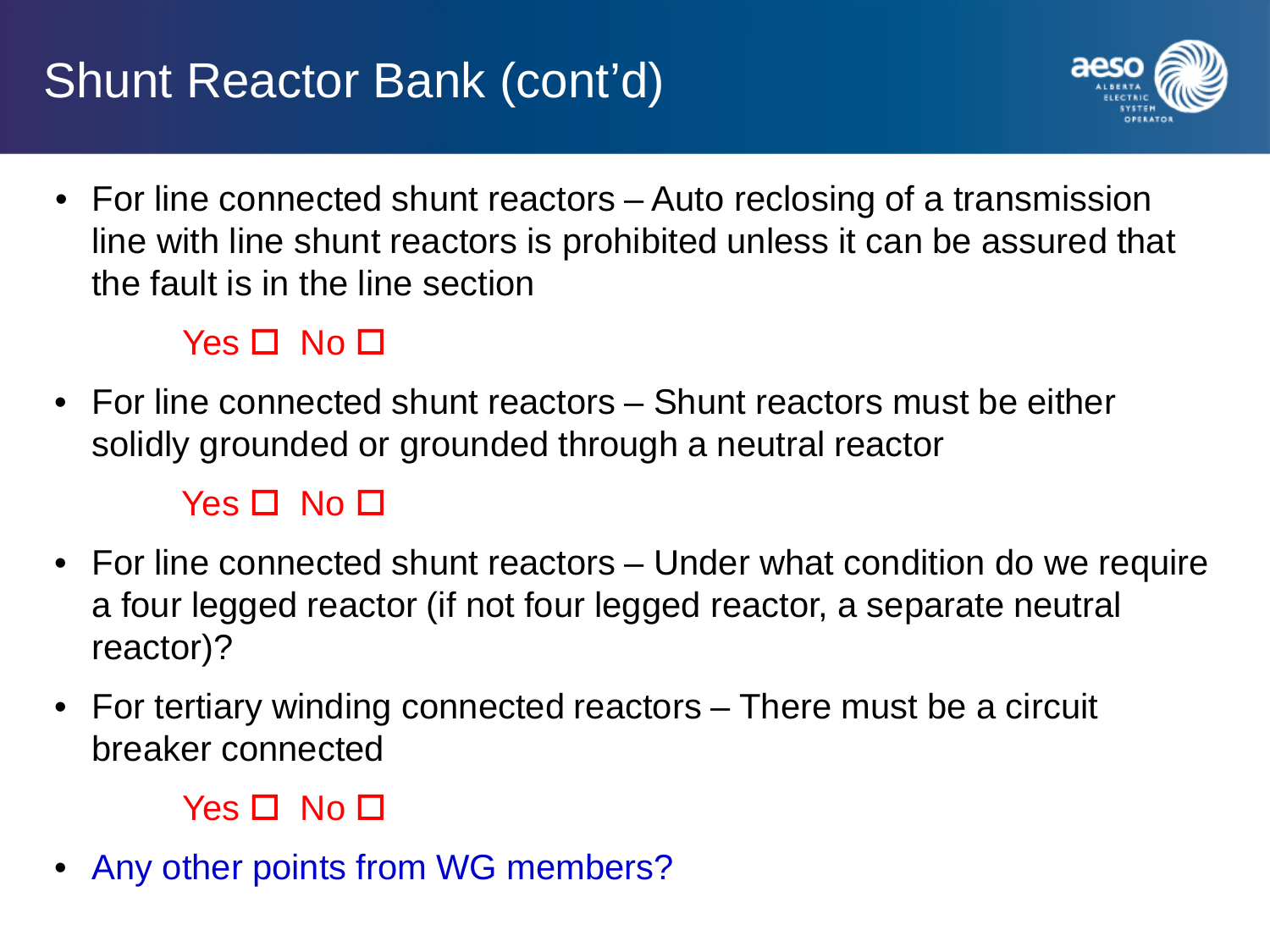



• Do we need to specify anything to account for accuracy drift over time related to CVTs?

 $Yes \Box No \Box$ 

• Do we need to specify minimum accuracy level for PTs?

 $Yes \Box No \Box$ 

- Do we need to specify minimum over-voltage limits for PTs?  $Yes \Box No \Box$
- Do we need to specify minimum temperature rise (55°C or other values) for CTs?

#### $Yes \Box No \Box$

• Do we need to specify minimum over-current limits for CTs?

 $Yes \Box No \Box$